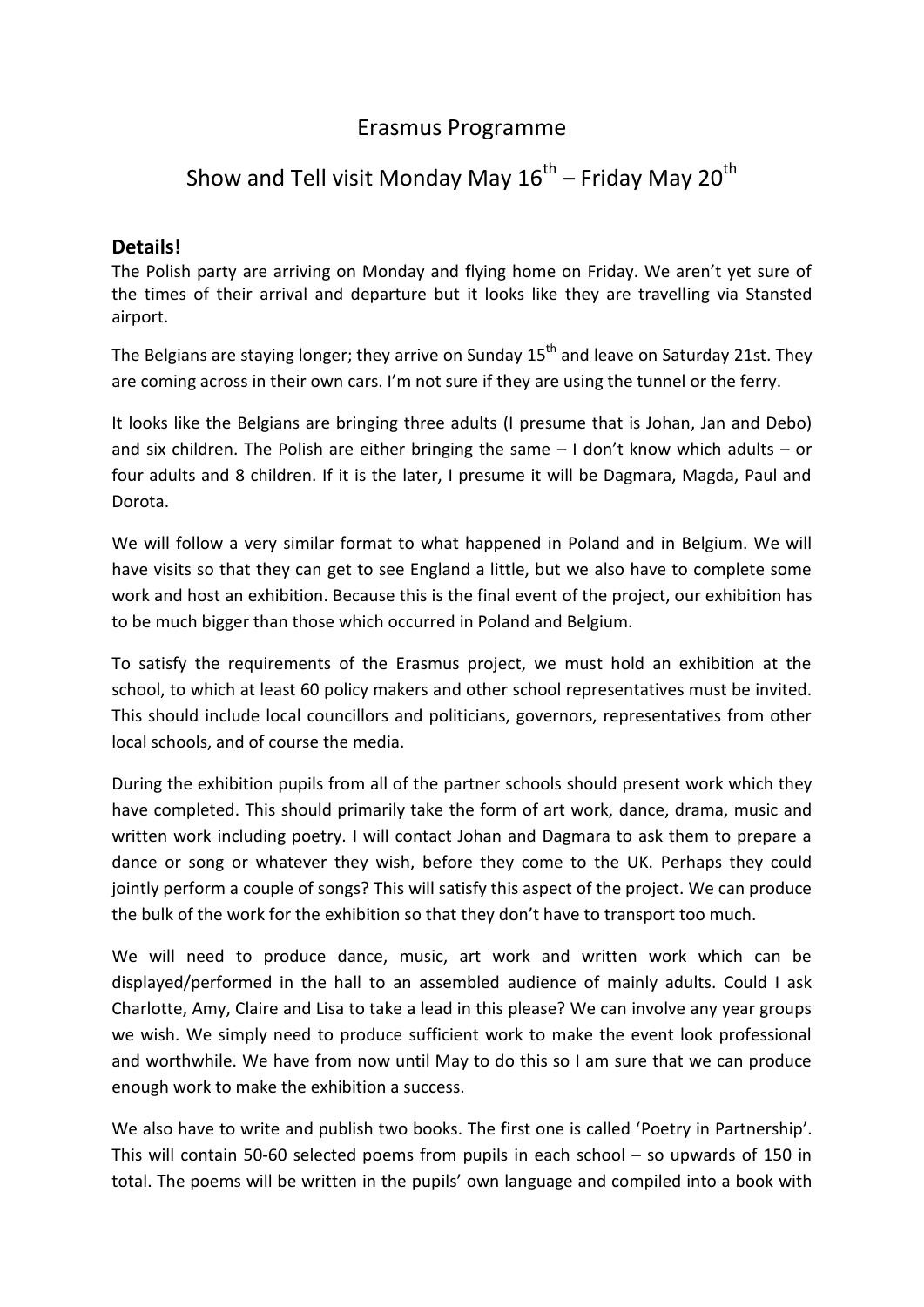3 volumes within one cover. We have to try to sell copies of the book and make a profit from it. We have to run an enterprise club so that the children are involved in every stage of the actual production process of publishing the book. However, I think the Belgians are tasked with actually taking a lead in this so I will confirm how Johan wants to play this.

We also have to prepare a catalogue of art work. This should contain thumbnail copies of art which has been created by the pupils in each country. Alongside this, we need individual works of art and poetry, professionally mounted and framed and offered for sale. If we wish we can also produce further merchandising such as T-shirts, cups, coasters, posters, greetings cards, special personalised items. Copies of all of these items should also be in the catalogue.

The project brief says that the 'School's Business Club' will be maintained beyond the life of the project and the sales of the poetry book and the sales resulting from the catalogue of children's art will help maintain the school's ability to provide further no-cost educational opportunities to its pupils.

We need to sort out the Business Club to look at the merchandising and selling aspect of the brief, but also start to produce poetry which can be included in the book and art work which can be used for the merchandising. I think the latter can simply be selected from what we produce for the exhibition?

The exhibition will take place on the Friday, the exact time will depend on when the Polish are returning home, but first thing seems the best time obviously if the Poles are leaving at some stage during the day.

## **Timetable**

#### **Sunday 15th May**

Obviously the school is empty on Sunday, but if the Belgians arrive in the afternoon, I could meet them, settle them into their hotel and possibly take them into town for bowling? We could invite the children who went to Poland and Belgium to come along and join them, and obviously any staff and their children would be welcome as well. We could then have an evening activity for them at school, maybe a barbecue on the school field?

#### **Monday 16th May**

The Belgian children will need to go into the year 6 classes to work with our children in the morning. Can they work on things for the exhibition? I will drive the mini bus to collect the Polish party who will be flying into Stansted on Monday morning. We don't yet know the time of their arrival.

We will have lunch in the school.

In the afternoon, all of the children will have a tour of the school and spend time in classes, if indeed we have any time spare.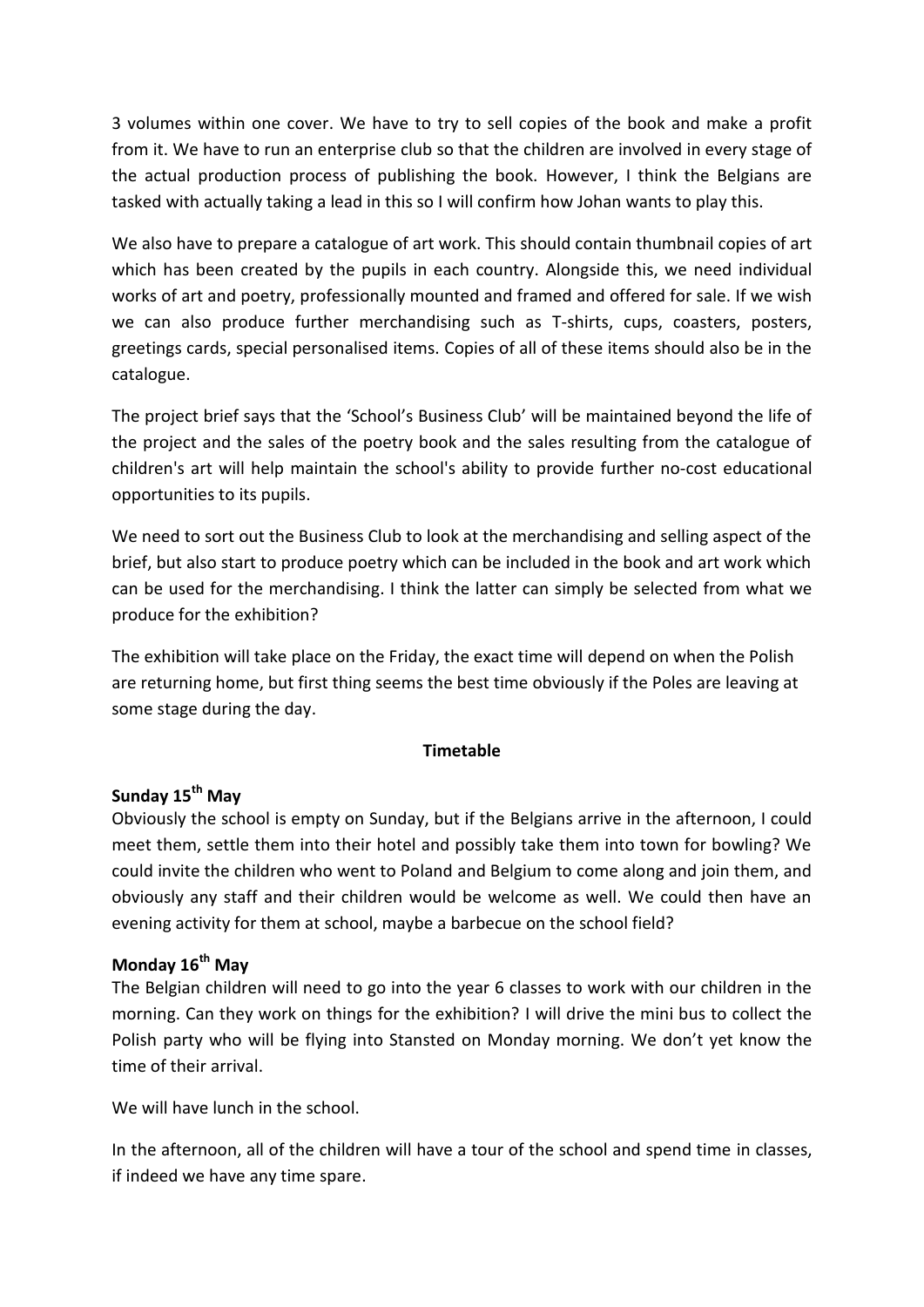In the evening all of the children, including the English children who visited Poland or Belgium will go out for a meal. We will book somewhere local for them and something appropriately cosmopolitan like pizza – just so they like it.

Costs: We can provide lunch to the visiting guests so there are no costs to either the Belgian or Polish parties on this day apart from their own accommodation costs.

## **Tuesday 17th May**

We will gather at school for 9am and if the weather is fine, we will walk to Godinton House for 10am. If it is wet, we will drive the group there in the mini bus.

We will have a picnic at Godinton and then come back in the afternoon. It could well be that we don't get back to school until close to the end of the day in which case we can get them back to their hotel? If you think it's too long to leave them, we could do something on the school field until around 5pm and get them back to their hotel then?

In the evening we will eat at a restaurant locally.

## **Wednesday 18th May**

Day Trip to London. We will provide a packed lunch for the visitors.

- We will travel to London by train and arrive at Charing Cross for 10.30.
- We will walk across Trafalgar Square and then down the Mall towards Buckingham Palace. We go straight to the palace to see the changing of the guard at 11.30. It takes 45 minutes so we should be done for around 12.30.
- Once we have seen the guard change, we will go into St James Park to eat a packed lunch – there are toilets here as well. If it's wet we will go to … (get wet). If we have an hour in the park, we can then walk to the Cabinet War rooms, which are just the other side of the park. We are booked in for 2pm.
- If we finish there at 3pm and stop in the park for a drink, we could walk back up to Horse Guards so that the children can see the mounted cavalry and then turn back down Whitehall to go past Downing Street and onto Westminster for Big Ben.
- We can then get the tube from Westminster to Charing Cross. This involves 1 change. We can then eat at Pizza Express. Jill has taken parties in there before and they have a large room downstairs apparently.
- We can walk along to Covent Garden to see the street entertainers before catching the tube from Covent Garden back to Charing Cross, which involves one change of line. We might as well make a very full day of it do as much as we can whilst we're up there.

Costs: The only costs on this day are the train fares which are per child and per adult, and the cost of the Pizza Express. Godinton Primary will provide the packed lunches.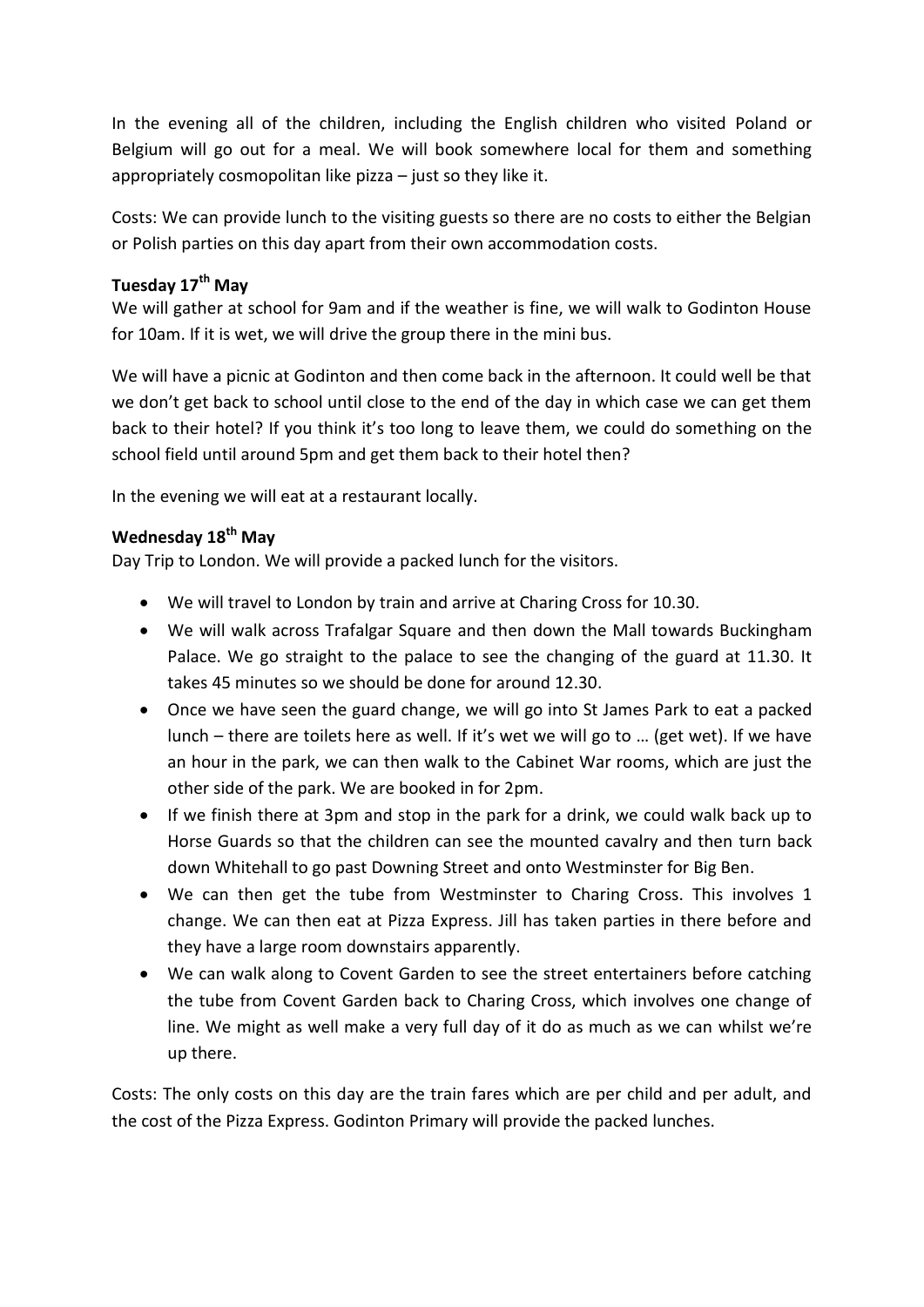## **Thursday 19th May**

In the morning, I will collect the Polish children from the hotel, and the Belgian teachers will drive their children in their own cars. We will visit Dover Castle, where we are booked in for a tour of the Operation Dynamo exhibition at 10.45am.

In the afternoon we will visit Canterbury. The Belgians will drive their own cars and I will drive the Polish party in the mini bus.

In the evening, the Polish and Belgian children will visit the homes of our children and eat with them.

Costs: The school will cover the cost of diesel for the mini bus. Entrance to Dover Castle is free. Godinton will supply the packed lunches free of charge.

**Friday 20th**

Exhibition

Eat lunch at school.

The Poles return home, so I will need to drive them up to Stansted at some stage.

The Belgians can spend time in our classes in the afternoon.

In the evening do we eat out again?

## **Saturday 21st**

We need to confirm what time the Belgian party are returning home in order to see if we need to plan anything for this day.

We've got a very full week for them which is why I think they need to prepare something for the exhibition themselves. Frankly there is very little free time to prepare something during the week. I think I'm right in saying that when you visited Poland, you didn't have a lot of time to prepare anything for the final assembly – that was certainly the case in Belgium. If we take a lead in putting on the exhibition and the Belgians and Poles come prepared to sing or dance as their contribution, it will work quite well? What are your thoughts?

We will need to organise who is involved with the different trips. I will also need to chat to Claire to see if our organiser budget will stretch to cover the lunches for everyone each day – and check that we can supply them from our kitchen, which might be an ask of Hazel.

Can you let me know any thoughts you have about any aspect of this please? We have time but May is going to come round very fast if we don't start to plan things, particularly these damn books.

# **Exhibition**

The exhibition will take place in the hall on the morning of Friday 20<sup>th</sup>. We will put the stage up. If all the invitees attend, we will need seating for 80-90, but it is more likely to be 40-50.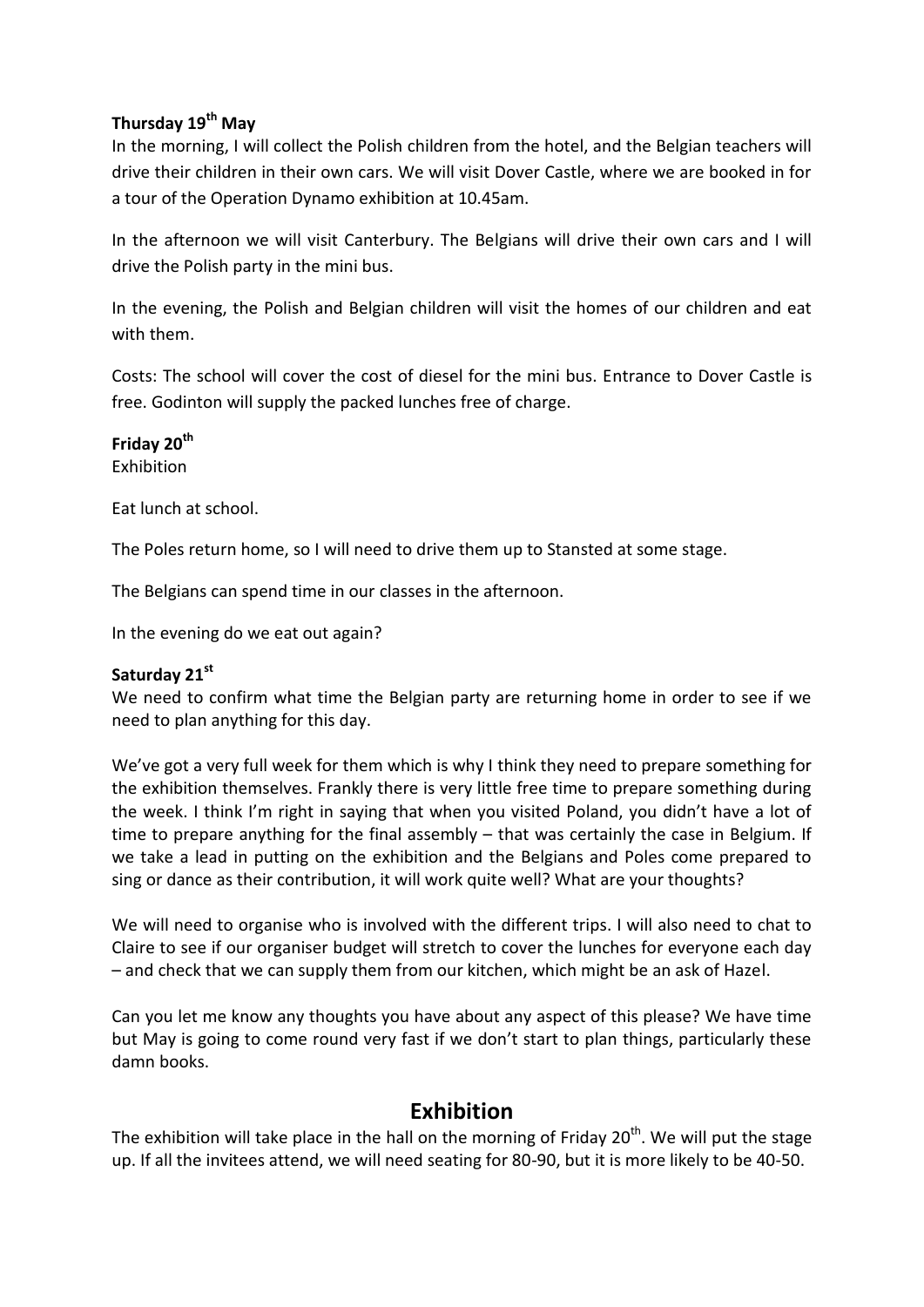We can exhibit the photographs, poems, art work etc around the edge of the hall and have the seating in the centre, facing the stage. Those attending can view the work for 15-20 minutes, guided by our children before sitting down for the performance. We can perform a range of songs and dances for 30 minutes to the assembled audience and then provide them with a range of refreshments, representing the three countries. The whole thing should last an hour to an hour and a half? If we begin at 9.30, it will allow us to clear the hall for lunch as usual.

# **Invitees for the exhibition**

#### **School Governors**

Mr Steve King **Mr Ivor Duffy** Mrs Simone Williams-King Mr Stuart Lund Mrs Doreen Gilbert-Addo Mrs Anne McGoldrick Mrs Elaine Paggett Mrs Wendy Settle

#### **Ashford Borough Council**

Mr Peter Feacey – local councillor Mrs Geraldine Dyer - Mayoress

**Kent County Council**

Mr Charlie Simkin? – KCC councillor for this ward? Mr Paul Carter – Head of KCC Mr Roger Gough – Member in charge of Education

#### **Member of Parliament**

Mr Damian Green

#### **Heads and Chair of Governors of local schools**

| Repton                                 | <b>Ashford Oaks</b> |
|----------------------------------------|---------------------|
| St Marys                               | Beaver Green        |
| John Wesley                            | Linden Grove        |
| East Stour                             | <b>Great Chart</b>  |
| <b>St Simons</b>                       | Victoria Road       |
| <b>Ashford South Community Primary</b> |                     |
| St Teresa's                            | Goat Lees           |
| Highworth                              | Norton Knatchbull   |
| The Towers                             | John Wallis         |
| Homewood                               | The North           |

#### **Colleges/Universities**

Dr. Peter Gregory - Principal Lecturer (Learning & Teaching) CCCU

**Rural Kent** Mrs Maureen Walby Mrs Margret Pau